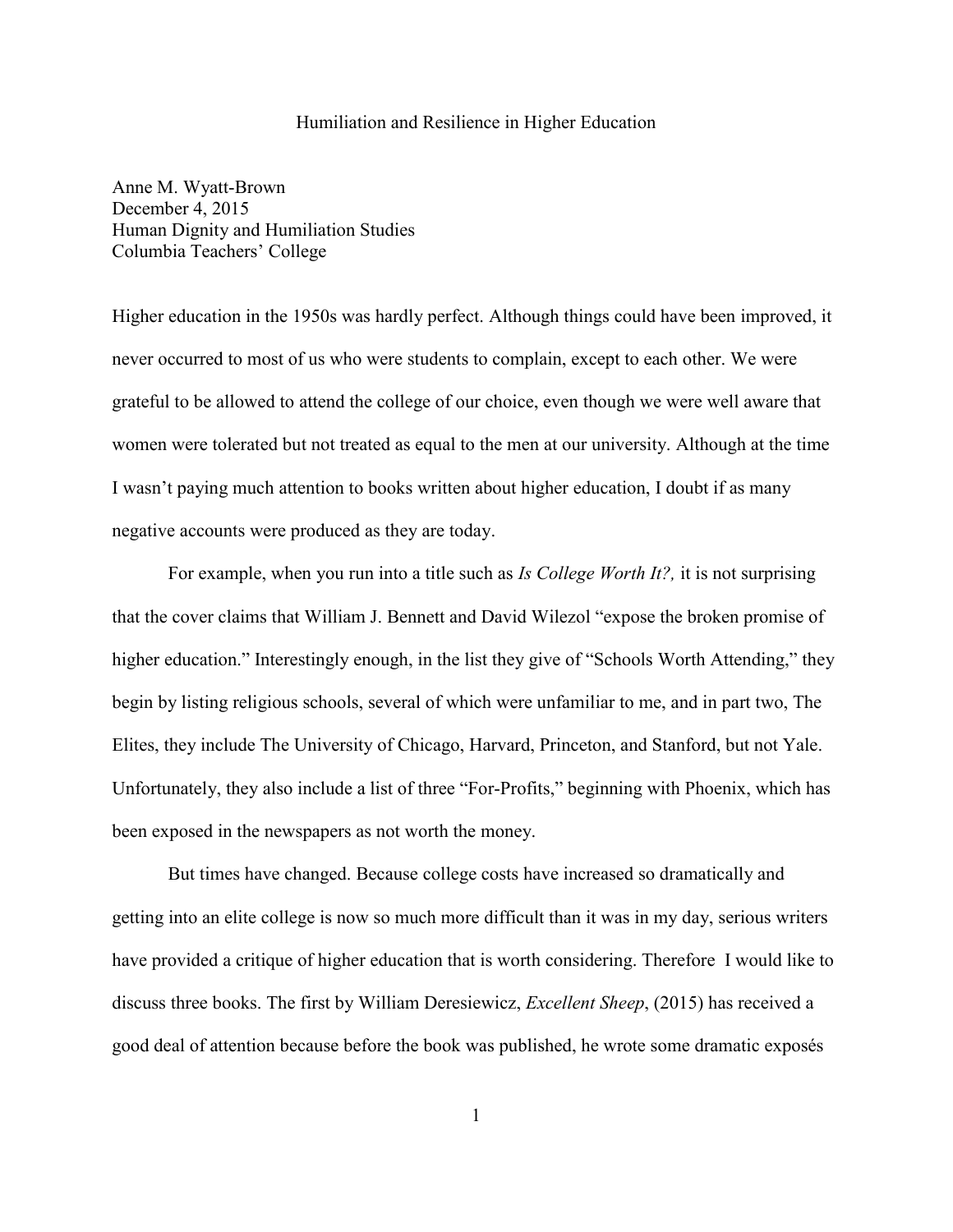of the Ivy League in magazines such as *The American Scholar,*"The Disadvantages of an Elite Education" and *New Republic*, "Don't Send Your Kid to the Ivy League." Not surprisingly the titles attracted an audience. He taught for ten years at Yale but did not receive tenure. If Yale follows the example of Harvard, they only award it to a person that they regard as the best in the country, making tenure out of reach for most academics. The second is by Frank Bruni, who primarily writes op-ed pieces for the *New York Times*, and has published two other books. This one is called *Where You Go is Not Who You'll Be (2015).* The third is a scholarly book by Andrew Delbanco, *College: What It Was, Is, and Should Be* (2012). Delbanco is the Mendelson Family Chair of American Studies and the Julian Clarence Levi Professor in the Humanities at Columbia University. Given the disparate backgrounds of these three men, it is not surprising that their books are quite different.

The three books aim to attract different audiences. *Excellent Sheep* appeared in 2015. It was published with no footnotes, bibliography, or index. As a result, when I was reading it, I wondered who the writers were whom Deresiewicz discussed. At the end of the acknowledgments he suggests that anyone who wants source notes should go on line to excellentsheep.com. I don't know whose idea it was to put the notes on line and not in the book, but the problem with this decision is that the book seems like a screed rather than a work of scholarship. Endnotes and an index would have emphasized the author's extensive reading.

In contrast, Bruni, whose book came shortly after *Excellent Sheep*, has an index but no endnotes or bibliography. Since I had read many of his op-ed pieces in *The New York Times*, I really was not bothered by the absence of notes. Besides, he interviewed many young people to get their stories of problems they faced trying to get into the college of their choice. In many cases they were turned down by the places they thought would suit them, but despite the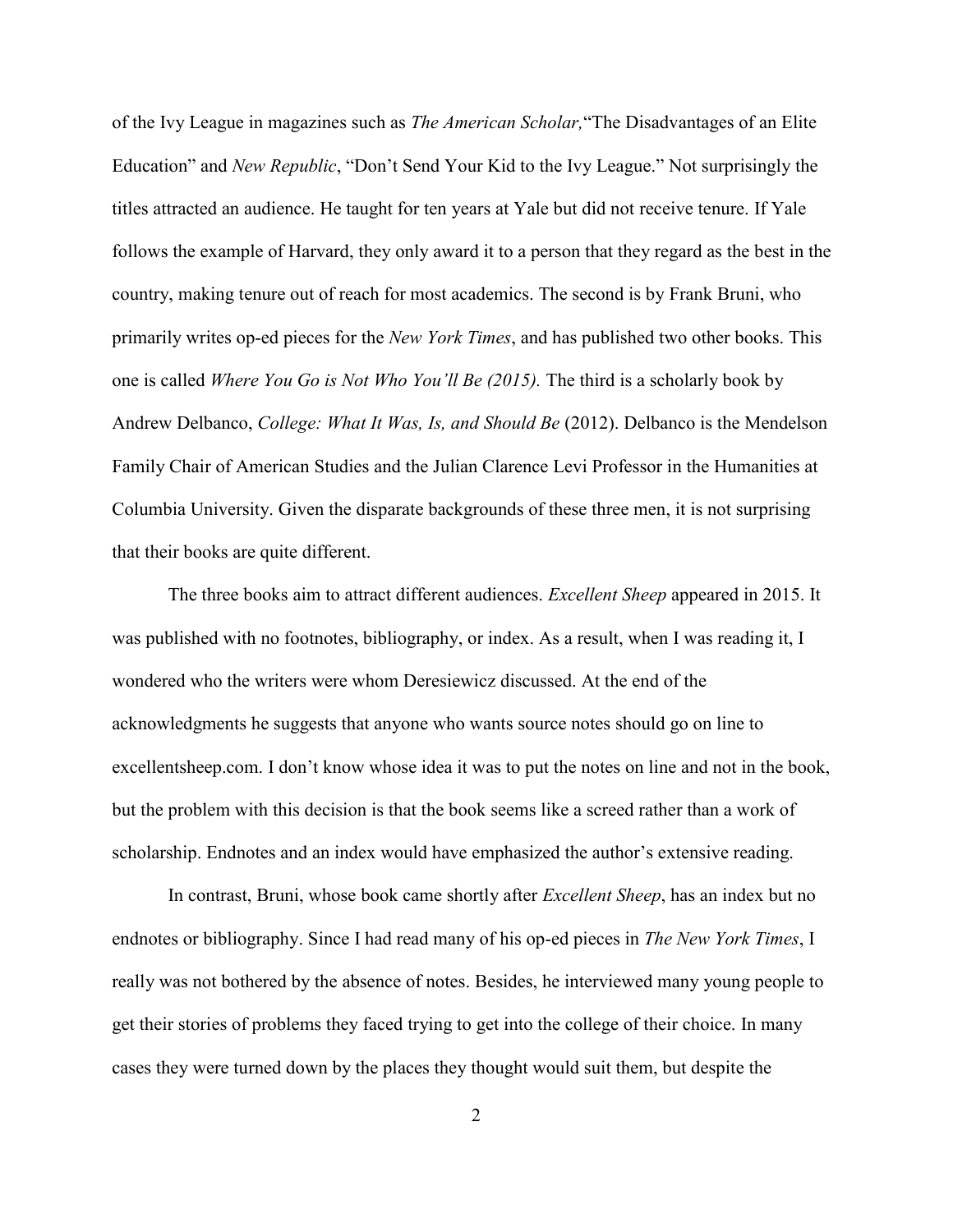humiliation of the rejection, they were resilient enough to discover that the college which accepted them actually to their surprise provided a good fit.

Andrew Delbanco's book was published in 2012 three years before the other two. It is more scholarly than the other two, having endnotes, an index, but no bibliography. To his surprise while he was working on the project, he reports that his colleagues were not very supportive of his choice of topic. Some acted as if they felt the subject matter not worth the effort. In fact, several chapters of the book draw on his knowledge of early American writing. I found the frequent references to Emerson especially fascinating because he often anticipated the arguments of the present day.

The early chapters of *Excellent Sheep* are particularly hostile to the efforts that students make to create a high school record that will entice an elite college to accept them. The parents, Deresiewicz insists, are equally to blame because they think that their status will be enhanced if their child gets into an Ivy League school. Years ago some parents condescended to me when I told them that my daughter was going to Carleton College, rather than what they considered to be an elite institution. Our academic friends, in contrast, knew that Carleton gave a fine education, and as it happened it suited our daughter very well. Besides putting students through a ringer in order to matriculate, colleges try even to entice inappropriate high schoolers to apply so that when they are inevitably rejected the college will appear to be more selective than it actually is. He points out that because of the hold that *U. S. News & World Report* has on the ranking system, colleges are now inclined to treat students like "'customers', people to be pandered to instead of challenged." As he puts it, "instead of humanities, students are getting amenities" (Deresiewicz, 2015, 69). Besides the ubiquitous climbing walls that appear in fitness centers, the colleges take seriously student evaluations despite knowing that they lead to grade inflation.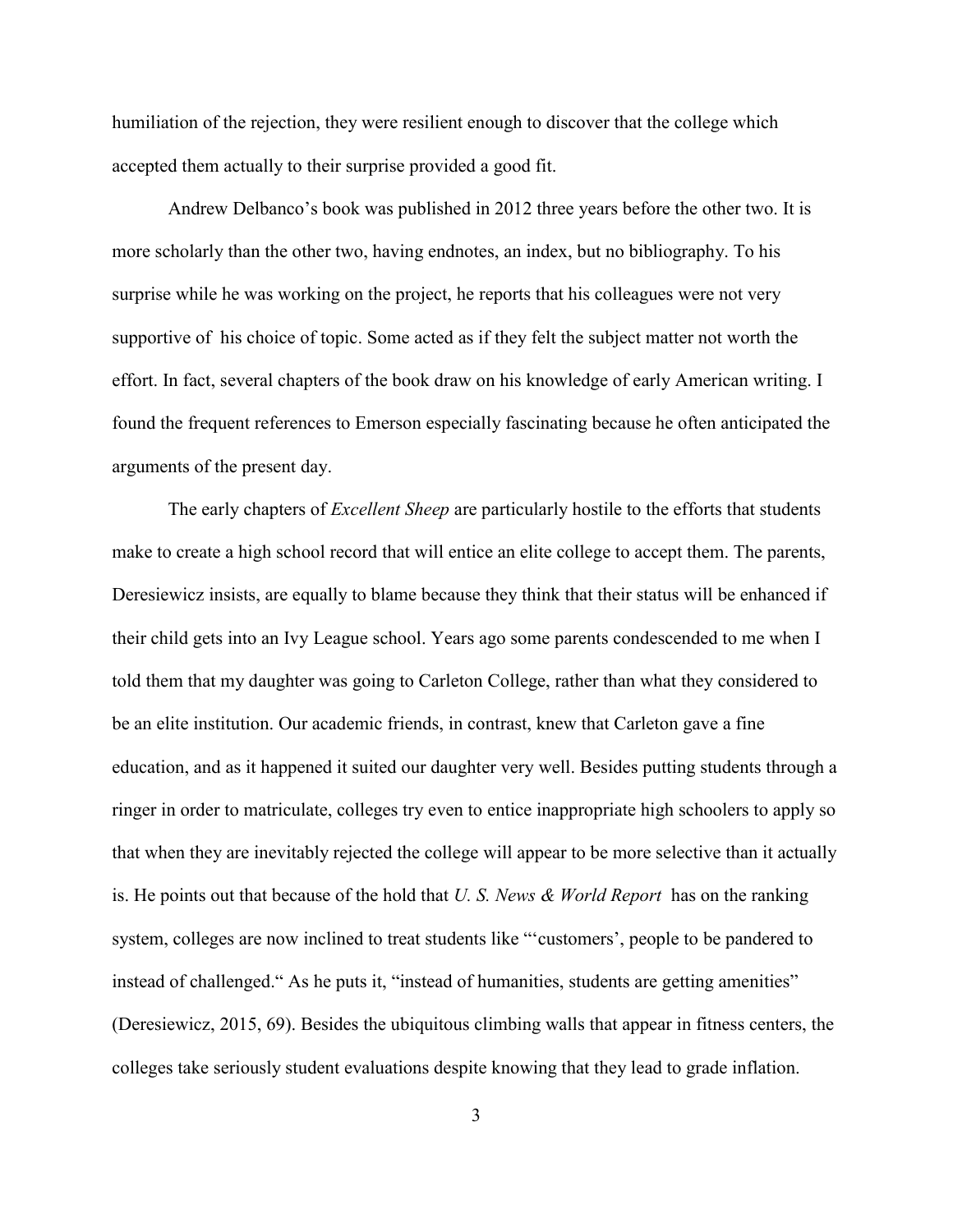After all, students tend not to like professors who give them low grades.

A little more than half way through the book, however, Chapter 8, called Great Books, becomes more positive. Deresiewicz makes a convincing case for the usefulness of the humanities in the task of "creating a self, inventing a life, developing an independent mind." Rather surprisingly, considering how few students major in English these days compared to my college experience, he insists that liberal arts graduates are "highly valued in the workforce" because among other things they have learned to educate themselves. According to a blog that he cites from *The Wall Street Journal*, employers believe that "critical thinking, communication and problem-solving skills" are more important than one's choice of major (Deresiewicz, 2015, 149- 151).

I realized after finding the endnotes on-line that I had formed a negative impression of the book that was partly a reaction to the absence of citations. Moreover, as the book progresses, Deresiewicz's positive suggestions about the usefulness of the humanities impressed me more than I had expected. As he points out, reading literature can teach empathy, the idea that no one is the "center of the universe" (Deresiewicz, 215, 163).

In contrast, Frank Bruni's *Where You Go is Not Who You'll Be* impressed me from the beginning because of his emphasis on the resilience of students who face rejection. Some of them find that their less highly ranked colleges offer them a chance to shine, whereas in their high school they appeared to be almost mediocre students. Bruni urges readers not to be overwhelmed by what he calls "the admissions game" because he insists that "the nature of the student's college experience" matters far more than the name of the college (Bruni, 2015, 9).

Rather than complaining about how parents pressure their children to excel, as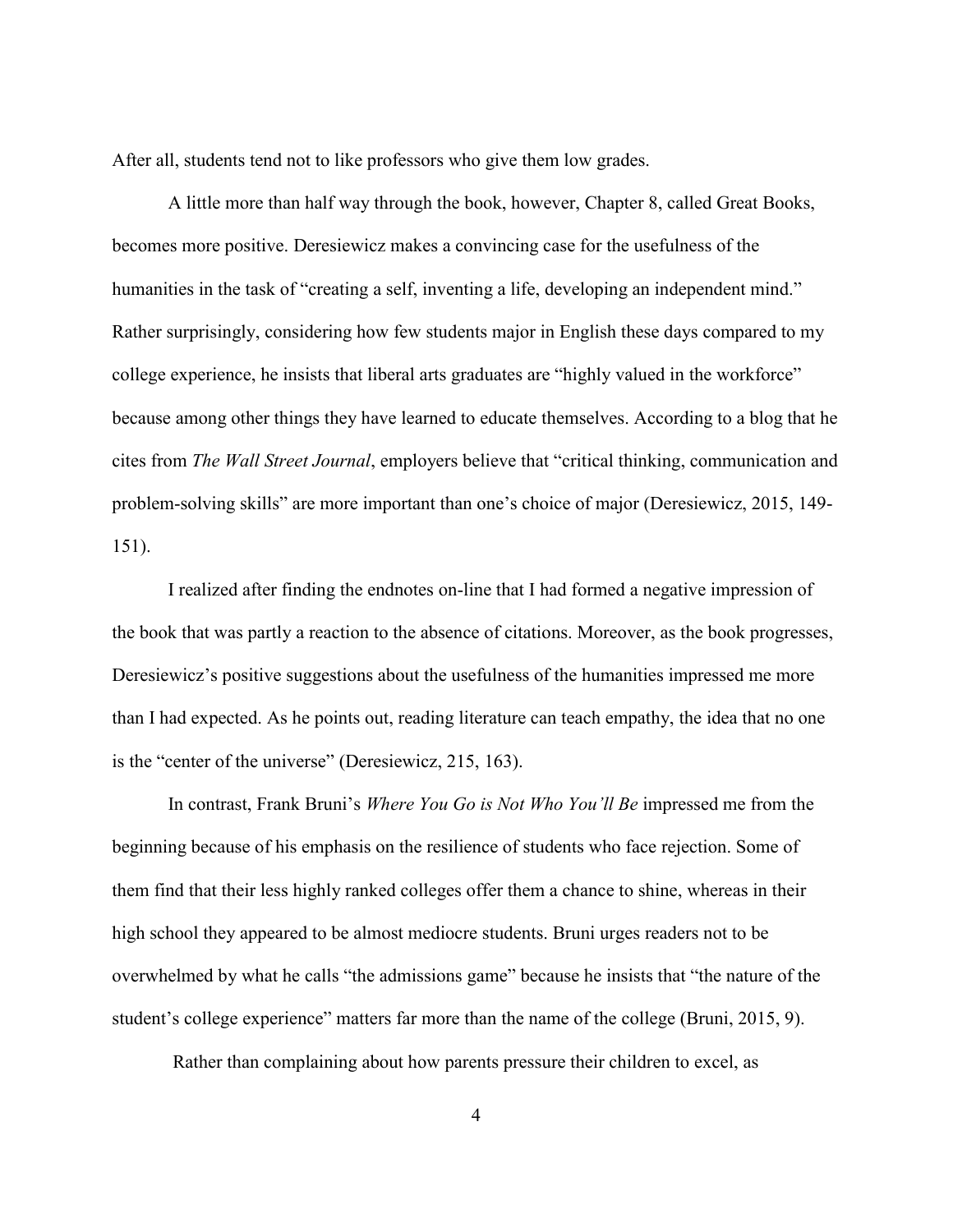Deresiewicz does, he cites examples of parents who offer their children support when it is badly needed (Bruni, 2015, 9). Moreover, the successful people he interviewed found mentors in college, most of whom were their professors. In my case, it was a senior my freshman year, named Emily. She took me under her wing when she found out that I was taking Humanities 6 from Reuben Brower, her favorite professor. She spent a great deal of time in the dorm living room teaching me how to do well in Brower's class and to respect his method of close reading. As a result, I shifted my choice of major from Government to English, where I have been very happy.

One reason that Bruni believes that the quality of one's education is not inevitably linked to an elite college, is that he chose to attend the University of North Carolina, Chapel Hill, instead of Yale. Of course, he had received a Morehead , a highly competitive scholarship that covered all of his expenses. Although his parents wanted him to go to Yale, he probably wanted to get away from home to a place where he might come to terms with being gay. His only regret, he says, is that he didn't work as hard as he might have at Chapel Hill, but then many of us who went to elite colleges were equally lazy (Bruni, 2015, 101). He had some wonderfully supportive professors at Chapel Hill and joined the school newspaper, which "was an ambitious one" that provided him with "an enduring posse, as well as what has become an enduring career (Bruni, 2015, 102).

A good deal of the book consists of making a case for universities such as Arizona State and the University of Wyoming, which are not regarded as prestige schools. Bruni points out that ASU, despite having a low graduation rate, can offer talented students a fine education. As he points out, "elite colleges don't have all the best teachers, students and facilities" though they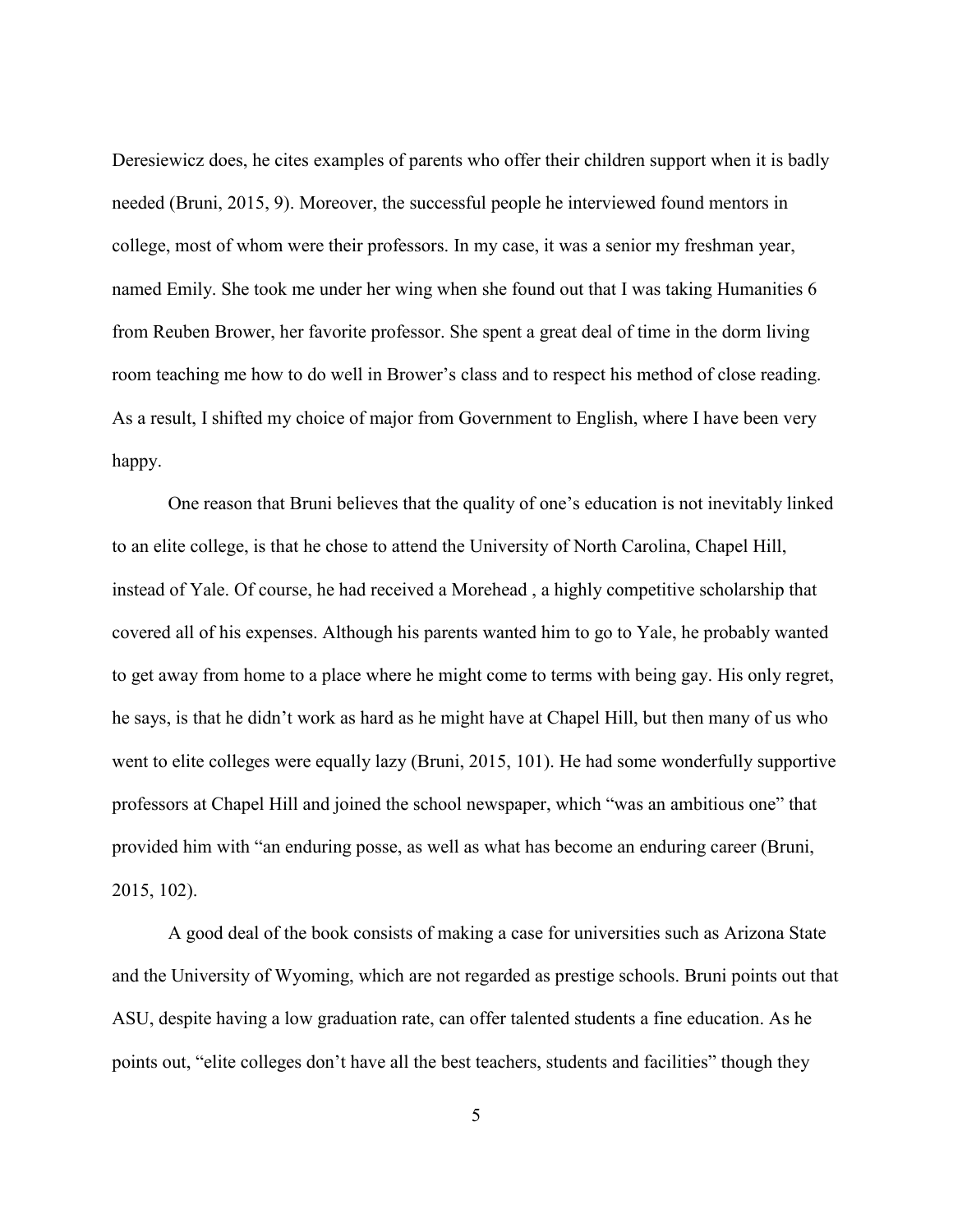have more than their share of them (Bruni, 2015, 122). He also reports that the National Science Foundation has ranked colleges by how many graduates earn a PhD in science and to my pleasure Carleton, my daughter's college, was ranked sixth (Bruni, 2015, 126). Unlike Deresiewicz, who reports that a *Wall Street Journal blog* claims that humanities majors are well prepared for jobs in the "workforce" (Deresiewicz, 2015, 151), Bruni says that majors, not the choice of college, can make a difference in the salary that one earns (Bruni, 2015, 140-41). Heaven knows my salary history as an English major confirms Bruni's hypothesis.

In Chapter 8, Strangled with Ivy, Bruni discusses the arguments made by Deresiewicz, against elite schools. His chief complaint, according to Bruni, is that elite schools overpraise their students. To make matters worse, Deresiewicz reports, so many students major in Economics that many other majors have almost disappeared. Bruni cites others who report that the intelligent students head towards "banking or consulting" because "that was the vogue." Fortunately some of them have second thoughts later on and get training in another field (Bruni, 2015, 162-63).

Although Bruni agreed with much that Deresiewicz and others reported about the Ivy League, when he had a chance to teach a course at Princeton, he was more impressed by his students' intellectual curiosity than Deresiewicz had been with his Yale students. On the other hand, Bruni got an unambiguous message that he should treat his students as his "clients," and that he owed them "support" rather than the idea that they owed him anything. He was told to "intervene" if a student seemed headed to a B minus or a C plus. When a student cheated, he was told "to give the student a do-over." He thought the students were oblivious to their good fortune and did not work hard on the writing assignments that he gave (Bruni, 2015, 166-70).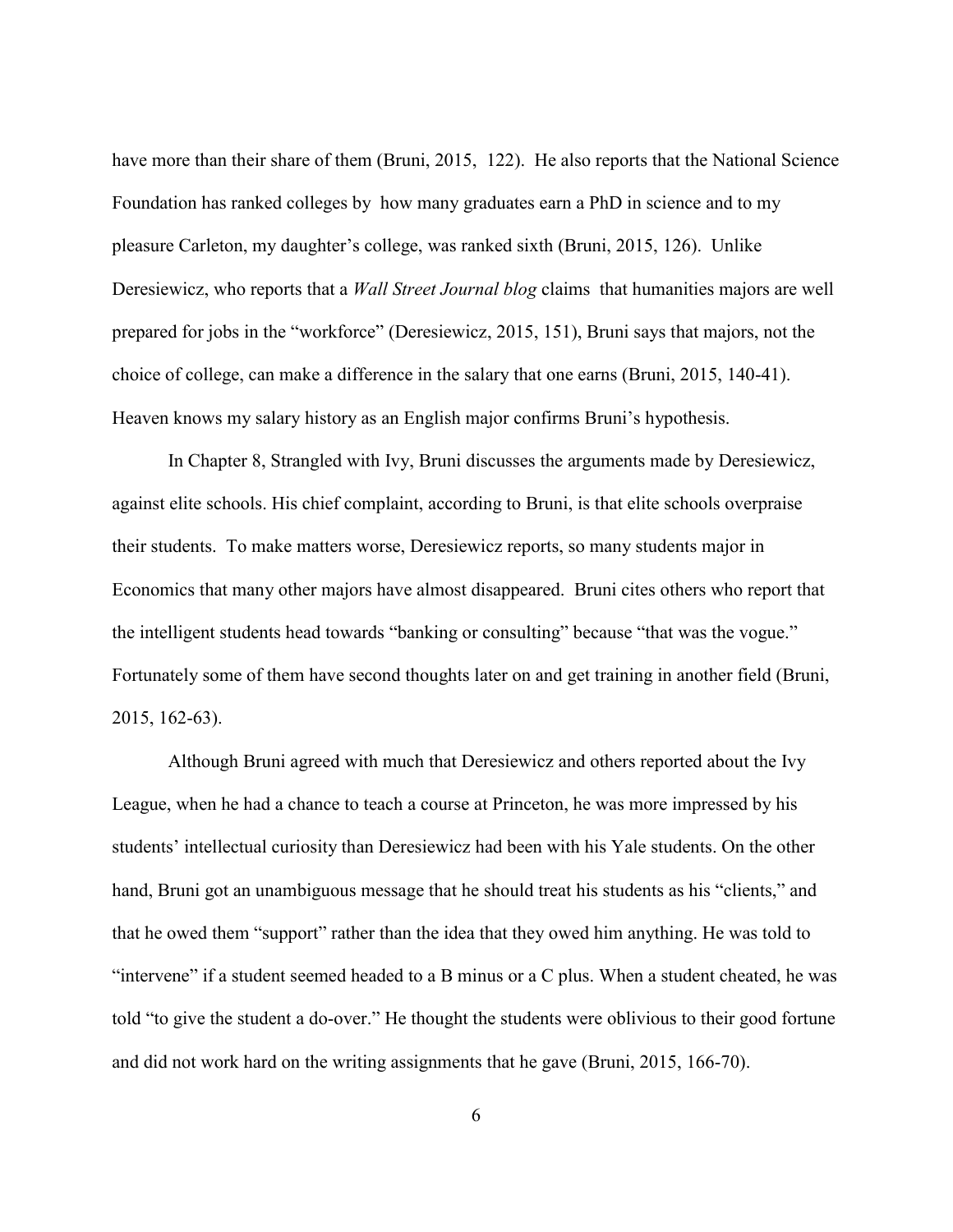Bruni ends that section of the book quoting a letter responding to a column in *The New York Times*, written by Andrew Delbanco, the next writer I will discuss. Delbanco argued "that elite colleges bred self-satisfaction." In response to the column, the letter writer reported that in athletic events. Ivy League students would shout at the opponents "'Safety school! Saaaaa-fety school! (Bruni, 2015, 173). Bruni ends the book agreeing with Deresiewicz and Delbanco that hard work is more important than the label of an elite school.

Yet, sadly, parents advertise on Facebook when their child gets into the college they desire. Partly because college is so expensive, families insist on the best for their children. Since America is not longer a dominant power in the world, getting into a good college, they think, will assure a child of a worthwhile career. That has become even more important than it was in the past. Bruni concludes his book deploring the "admissions mania" partly because it denigrates the importance of hard work (Bruni, 2015, 201). Although he has no way of combating this mania, the many stories that he has told about students who found themselves at less than elite schools sticks with the readers and leaves us with a positive message.

Perhaps because Andrew Delbanco has a secure job at Columbia, he is more positive about the state of education in America at the present time than Deresiewicz. Moreover, his style of writing is quite different from either of the two younger men. He insists that the condition of college is not "dire," and then points out that the "cry of crisis is very old," citing a letter of Abigail Adams written in 1776. Nonetheless, he recognizes that colleges are "going through a period of wrenching change" caused by economic problems in the world , and "perhaps most important, the collapse of consensus about what students should know." He points out that places like MIT and Carnegie Mellon have developed on-line courses, which are useful for science but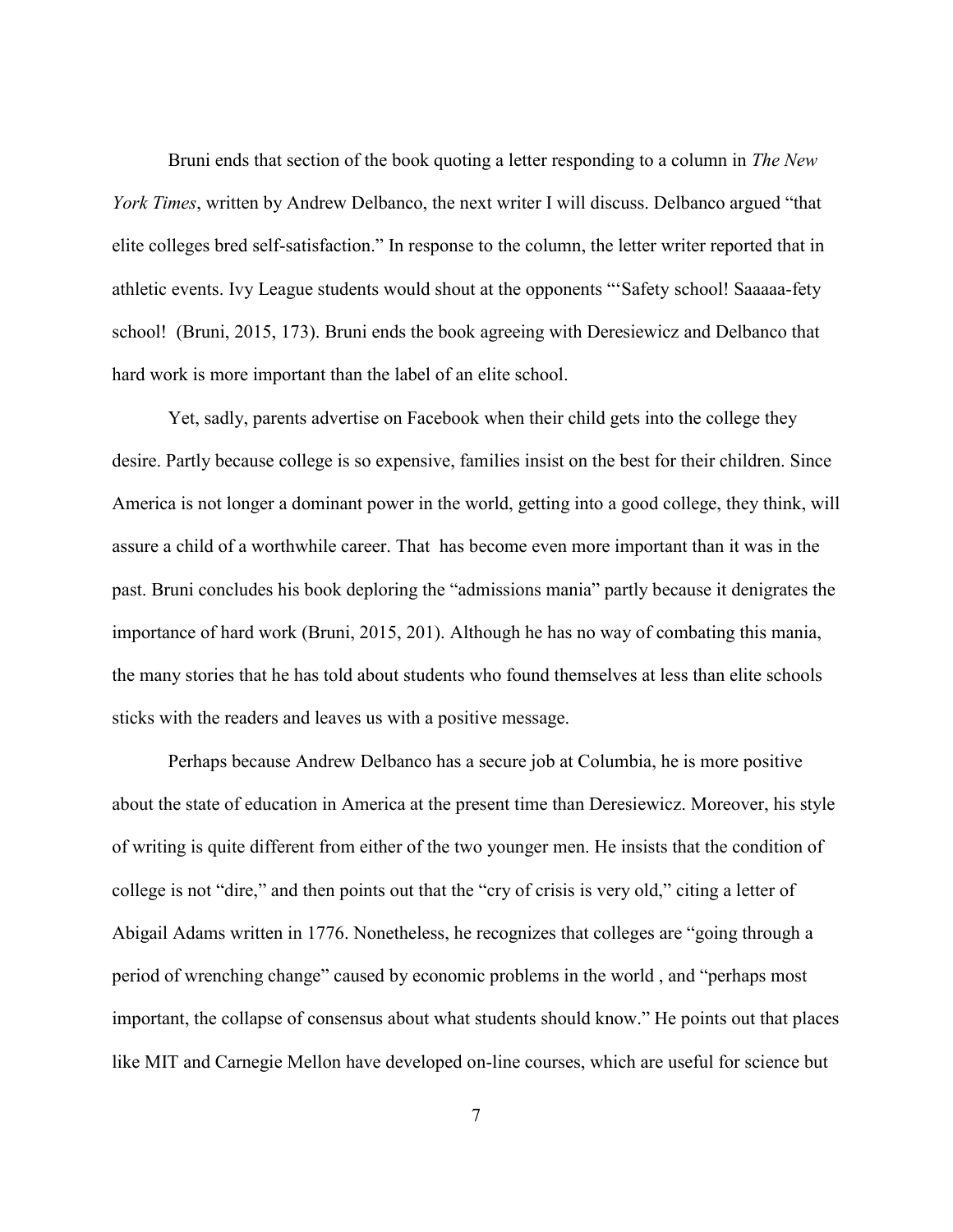less helpful for the humanities (Delbanco, 2012, 4-5).

Because of his interest in early American literature and culture, Delbanco places the current situation of colleges in a rich context, more elaborate than that constructed by Deresiewicz and Bruni. At the same time he is well aware of the influence of modern technology on educational practice. The primary purpose of college, he insists, is economic. College is good for the "economic health of the nation" and "for the economic competitiveness" of those who "constitute the nation" (Delbanco, 2012, 25). Having said that he insists that we should care about college not because of its influence on the economy, but for "what it can do for individuals, in both calculable and incalculable ways" (Delbanco, 2012, 28). Besides, the practical end of education provides "a hedge against utilitarian values" and "has no room for dogma." Instead it encourages debate because "knowledge of the past helps us to think critically about the present" (Delbanco, 2012, 32-33).

One interesting way Delbanco uses literary texts is a story he invents about two students who go to see *King Lear*. One comes out unmoved; the other finds his ideas about his father and the possibility of having children completely turned upside down by seeing the play."The world has been transformed for him," but not for his friend (Delbanco, 2012, 49). Moreover, when one has learned about the scholarship of the past, we discover that ideas that we think are new, were discussed cogently by William James in the nineteenth century. Delbanco quotes a long passage from James about what he called "*jammed* memory," our inability to recall the name of someone until we relax and let the name float into our mind. James mentions that he got the idea of jammed memory from Emerson, indicating the history of the idea, which those of us that are aging thought was unique to our generation (Delbanco, 2021, 52). Again mentioning Cotton

8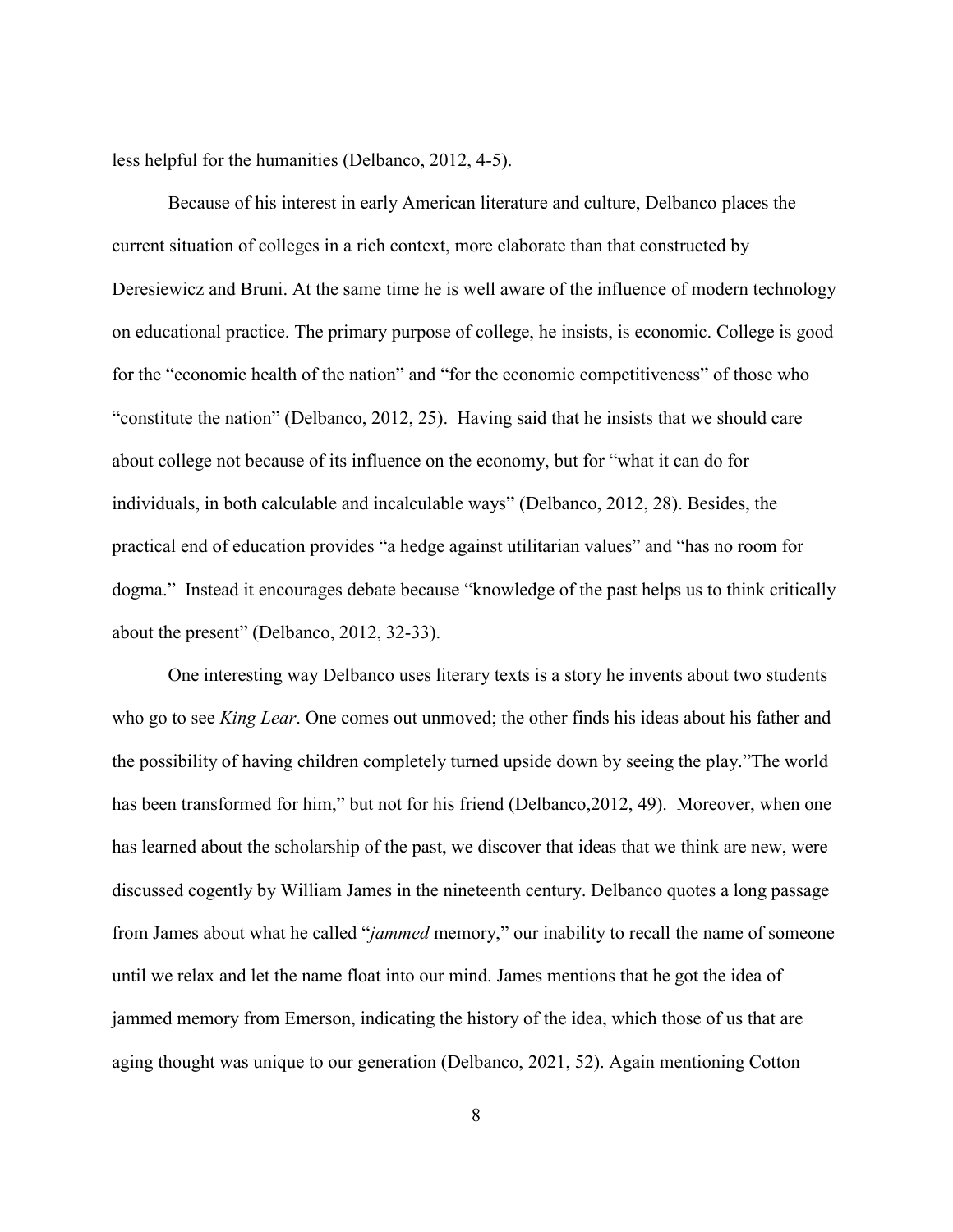Mather, Delbanco points out that our idea that students have something to learn from each other is hardly a new concept (Delbanco, 2012, 54). On the other hand, however, sometimes students can get carried away in their interpretations, so Delbanco says not to forget "to bring one's bullshit meter to class" to keep the group from going off the rails (Delbanco, 2012, 60). The proof that college can have an effect on people's thinking is demonstrated by the fact that according to James McPherson, 80 percent of the abolitionist leaders had been to college (James McPherson cited in Delbanco, 2012, 71).

When discussing the development of universities out of colleges, Delbanco mentions one important difference between the sciences and humanities. Science has a big advantage when competing for money from the university. The reason is that progress in science adds to our knowledge rather than "'reinventing things that are old'" (Frederick Winslow Taylor cited in Delbanco, 2012, 94). In contrast, the humanities attempt to preserve "truth by rearticulating it" rather than "by discarding the old in favor of the new." Moreover, science has other advantages, namely "the experimental method" and its effect on the lives of all of us. Of course, Delbanco remarks, sometimes science has been used in evil ways, such as the attempt of the Nazis to exterminate all the Jews in Europe using what was then modern scientific techniques (Delbanco, 2012, 95-96). Science, however, has its limitations; it "tells us nothing about how to shape a life or how to face death, about the meaning of love, or the scope of responsibility." Despite the limitations of science, the influence of humanities has diminished in the modern university. Ironically, Delbanco comments, humanities "are establishing themselves in medical, law, and business schools." Moreover, "great works of art can be antidotes to loneliness." Reading a poem that captures one's feelings can make the person feel a part of society (Delbanco, 2012, 99-100).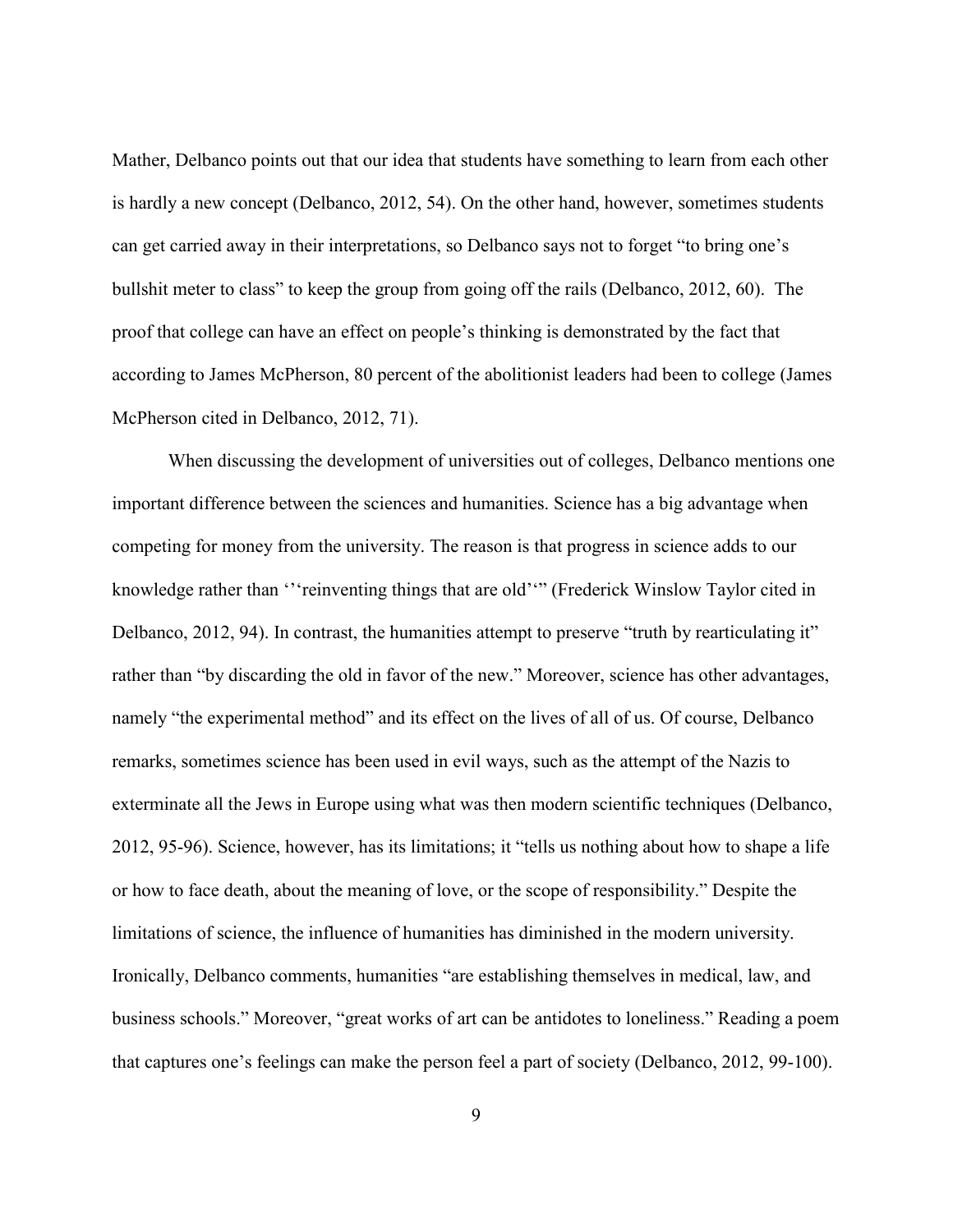Some changes in universities have benefitted undergraduates. When Abbott Lawrence Lowell decided that the undergraduate college was losing ground to the university, he obtained a big gift to start the undergraduate houses at Harvard. Not many colleges imitated Harvard's example because they lacked the financial resources. Yale established a system of colleges similar to the Harvard houses, but Princeton demurred. The eating clubs interfered. Delbanco was even-handed in his analysis of Lowell's effect on the lives of Harvard students. On the one hand, Lowell restricted the number of Jewish students who could matriculate and refused to let black students live in residence halls. On the other hand, the house system reduced the difference between rich and poor students; they all lived together under one roof (Delbanco, 2012, 103, 106).

Delbanco also discusses the problems of student admission to selective universities, making much the same arguments that Deresiewicz and Bruni echoed later on. He discussed the influence of the rankings in *U.S. News & World Report*, the rising costs of running a university, and the reduction of tax money to cover costs. He also notes that wealthy parents can hire people to help their children prepare college applications and study for their SATs. Meantime community colleges where many poor students attend are so short of cash that they reduce hours in libraries and laboratories, hire adjunct faculty, and offer little advising, tutoring, or day care centers despite having many single parents (Delbanco, 2012, 120, 123).

In the next-to-last chapter Delbanco points out that when the Ivy League colleges began to increase the number of Jews, blacks, and other minorities, "it was the sons of he old tribe who opened up their tribal institutions. . . to the larger world." The pace of change, however, differed from college to college. Harvard kept a fairly steady pace, Princeton was slow, but Kingman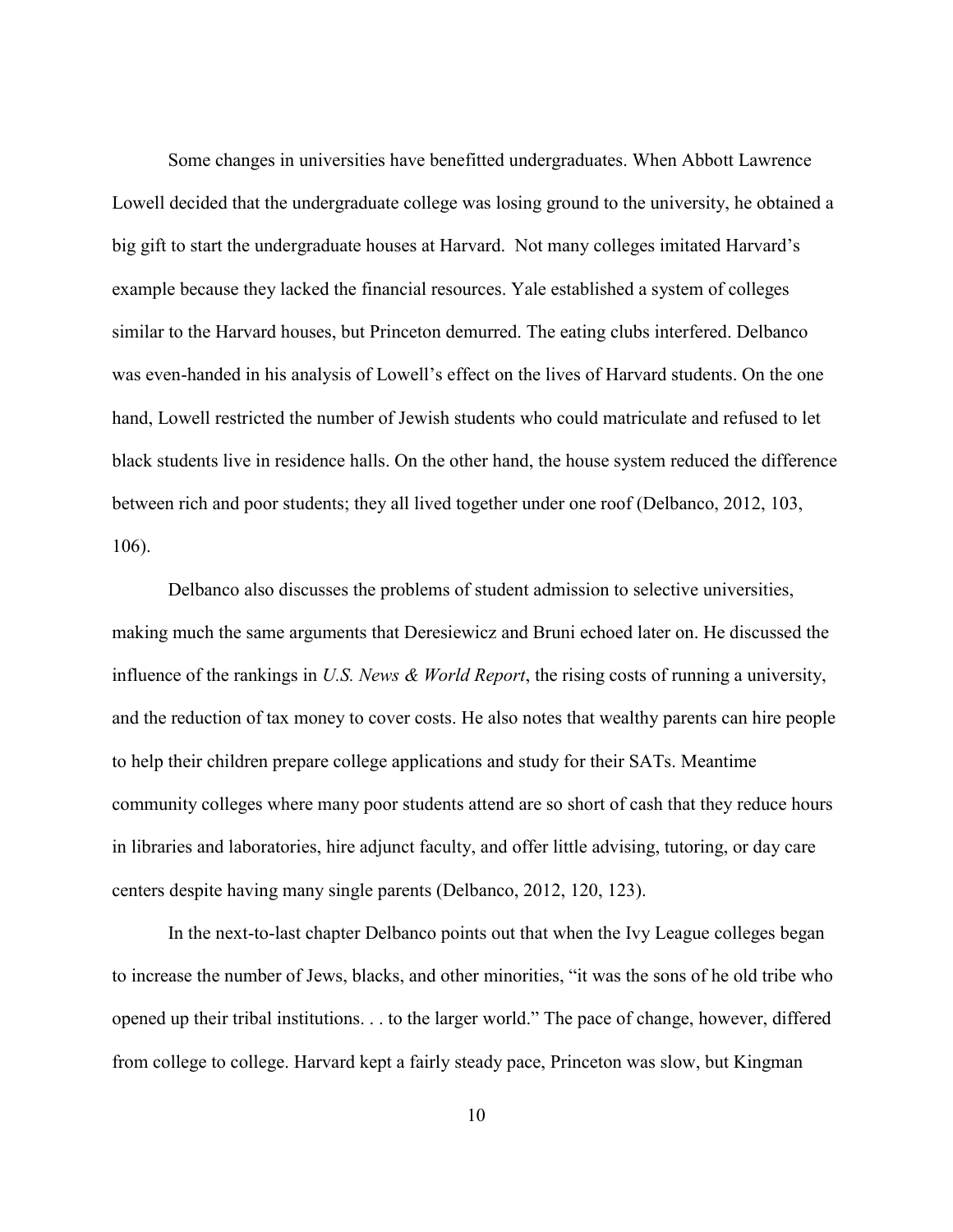Brewster, who was president of Yale from 1963 to 1977, dramatically increased black and female enrollments. As Delbanco put it, "narrow old Yale was destroyed by large-minded Yalies" (2012, 129-30).

In the final chapter, Delbanco says that he will not create the genres that most writers have used to describe the parlous state of higher education: the jeremiad, elegy, call to arms, or the funeral dirge. On the other hand, he argues that to a certain extent a funeral dirge is appropriate. The number of students who leave home to reside in a college is much fewer than those who live at home "to attend a commuter school, without anything resembling traditional college life" (Delbanco, 2012, 150-51). Not only do most students not have a typical college experience, but many faculty members are left out of the academic culture altogether being underpaid and overworked adjuncts (Delbanco, 2012, 153).

As we found in the work of Deresiewicz and Bruni, Delbanco finds it easier to describe the problems facing higher education than to solve them. One issue that persists is the conflict between research and teaching. Some critics think that too much research is of no importance and suggest that people be hired just to teach (Pearlstein, 2015, November 25). Delbanco is not hostile to research, but he points out that graduate students are asked to teach without any training in what that might entail. As he points out, failing to treat teaching as part of graduate education would be the equivalent of a medical school that failed to ask students to have clinical rotations. Noting that some physicians talk of "patient-centered" medicine, Delbanco suggests that PhD programs should "provide 'student-centered' doctoral education." Although most practitioners are aware that their research enhances their teaching and vice versa, he wonders why oral examiners don't ask PhD candidates how an author might be of interest to a student"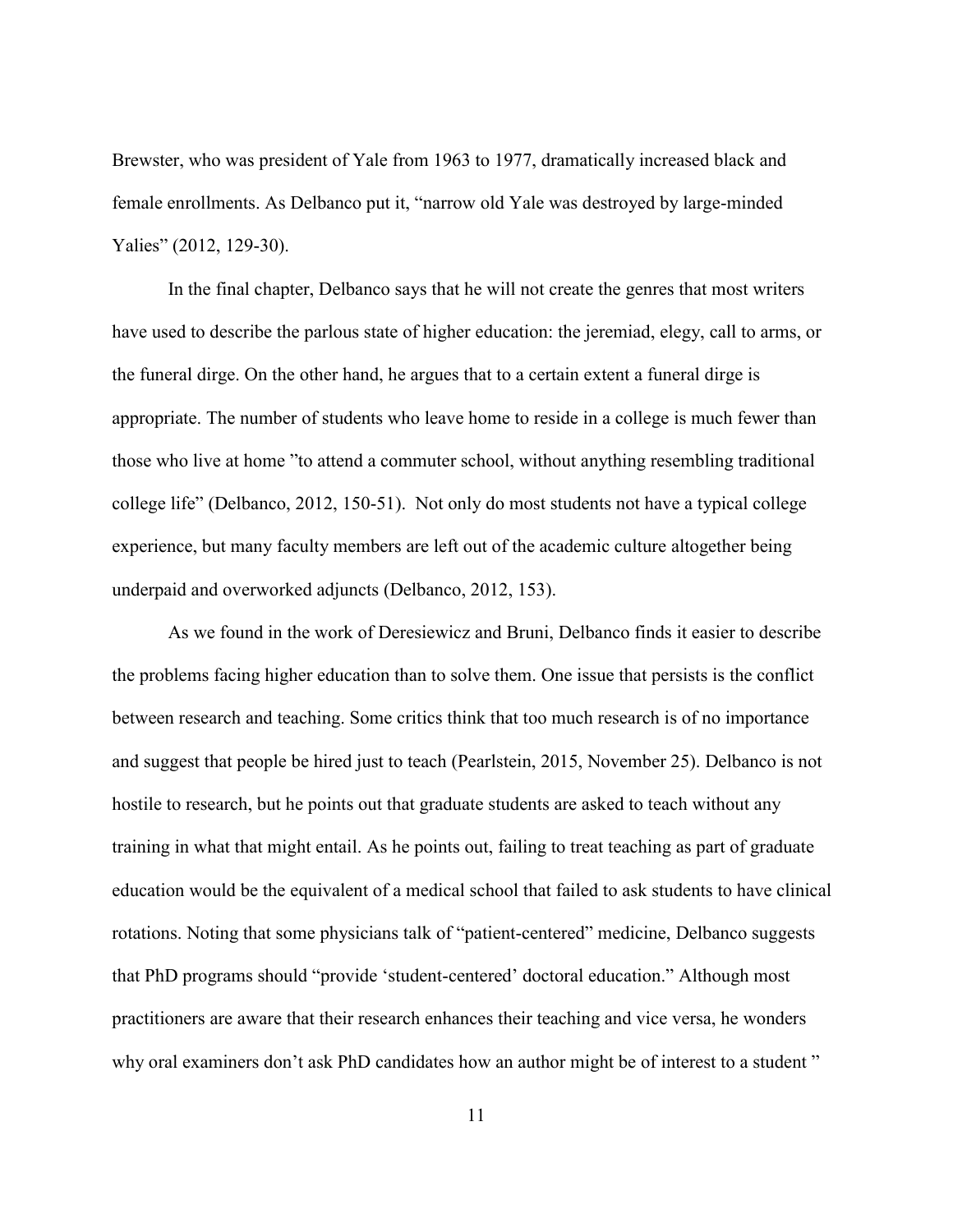(Delbanco, 2012, 167-70). If faculty members did care about the connections between literature and student interest, then Deresiewicz, who showed a real ability to bridge that divide, might have been allowed to receive tenure.

In conclusion, all three of these books provide insight into the strength and weaknesses of contemporary higher education. We learn about the problems facing the academic community and have read stories about people, like Deresiewicz, who have shown signs of genuine resilience in spite of humiliating rejection. All of these authors have done a fine job explaining how undergraduate education should be improved. If administrators take the time to read these works, there is some hope that things will improve in the future.

## References

- Bennett, William J. and David Wilezol. Is College Worth It? Nashville, TN., Thomas Nelson, 2013.
- Bruni, Frank. (2015). *Where You Go is Not Who You'll Be: An Antidote to the College Admissions Mania*. New York: Grand Central Publishing, 2015.
- Delbanco, Andrew. *College: What It Was, Is, and Should Be.* Princeton: Princeton University Press, 2012.
- Deresiewicz, William.*"*The Disadvantages of an Elite Education." *The American Scholar 77,* no. 3. Summer 2008, 20-31.
- Deresiewicz, William."Don't Send Your Kid to the Ivy League: A Better Education–and a Better Life–Lies Elsewhere." *New Republic*. August 4, 2014, 26-29.

Deresiewicz, William. *Excellent Sheep: the Miseducation of the American Elite and the Way to a*